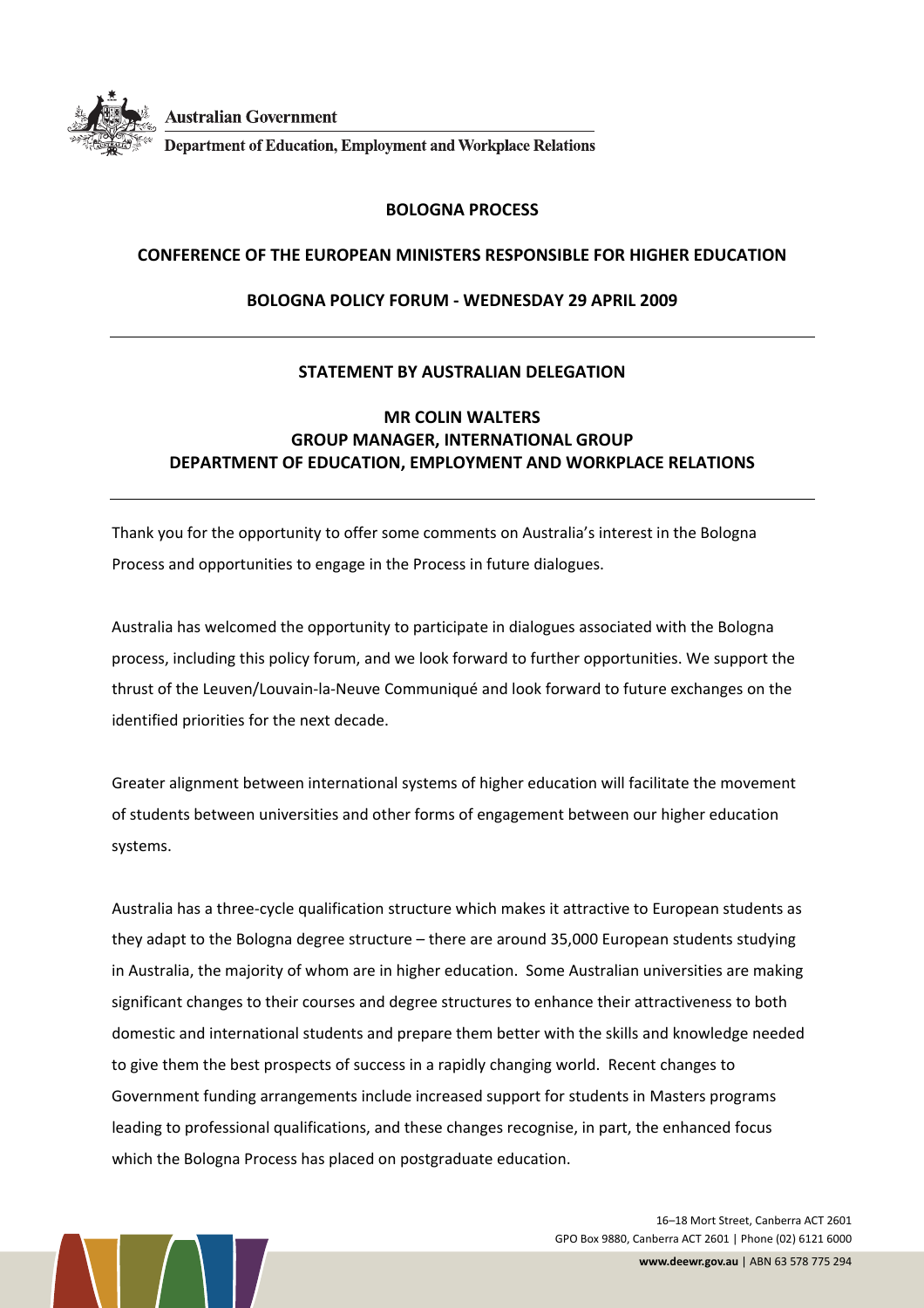Mobility is one of the core components of the Bologna Process and an important feature of the Australian higher education system. More than 180,000 overseas students now come to Australia every year to study at one of our higher education institutions.

The recent Review of Australian Higher Education acknowledged that while we have had great successes in attracting international students to Australia, our own students need more and better opportunities to go abroad to study. The Review also recognised that global engagement is critical to Australia's success in the knowledge economy. Australian universities have long‐established links with European universities and many have bilateral agreements in place to facilitate exchanges between staff and students and collaborate in research. However, the Review suggested that the Australian higher education sector will need to have more effective connections to global innovation and research networks if it is to continue to play a pivotal role in the national research and innovation system.

Many European national higher education systems are already very effective in the global knowledge economy and the development of a European Higher Education Area has promoted and enhanced collaboration within your region. Australia is keen to take a full part in this process through its partnerships in Europe.

#### **Bologna Ministerial Advisory Group**

As a reflection of the importance of the Bologna Process internationally, the Australian Government has established a Bologna Ministerial Advisory Group chaired by the Vice-Chancellor of Macquarie University, Professor Stephen Schwartz. This Group monitors developments in the European Higher Education Area and fosters debate on the Bologna Process in Australia.

## **Australian Higher Education Graduation Statement**

A major consequence of Australia's interest in the Bologna Process has been the development of an Australian Diploma Supplement, which will be known as the "Australian Higher Education Graduation Statement". Just as the European Diploma Supplement will help in the recognition of European qualifications, the Graduation Statement will make Australian awards better understood internationally, enhancing the international mobility of graduates from Australian universities.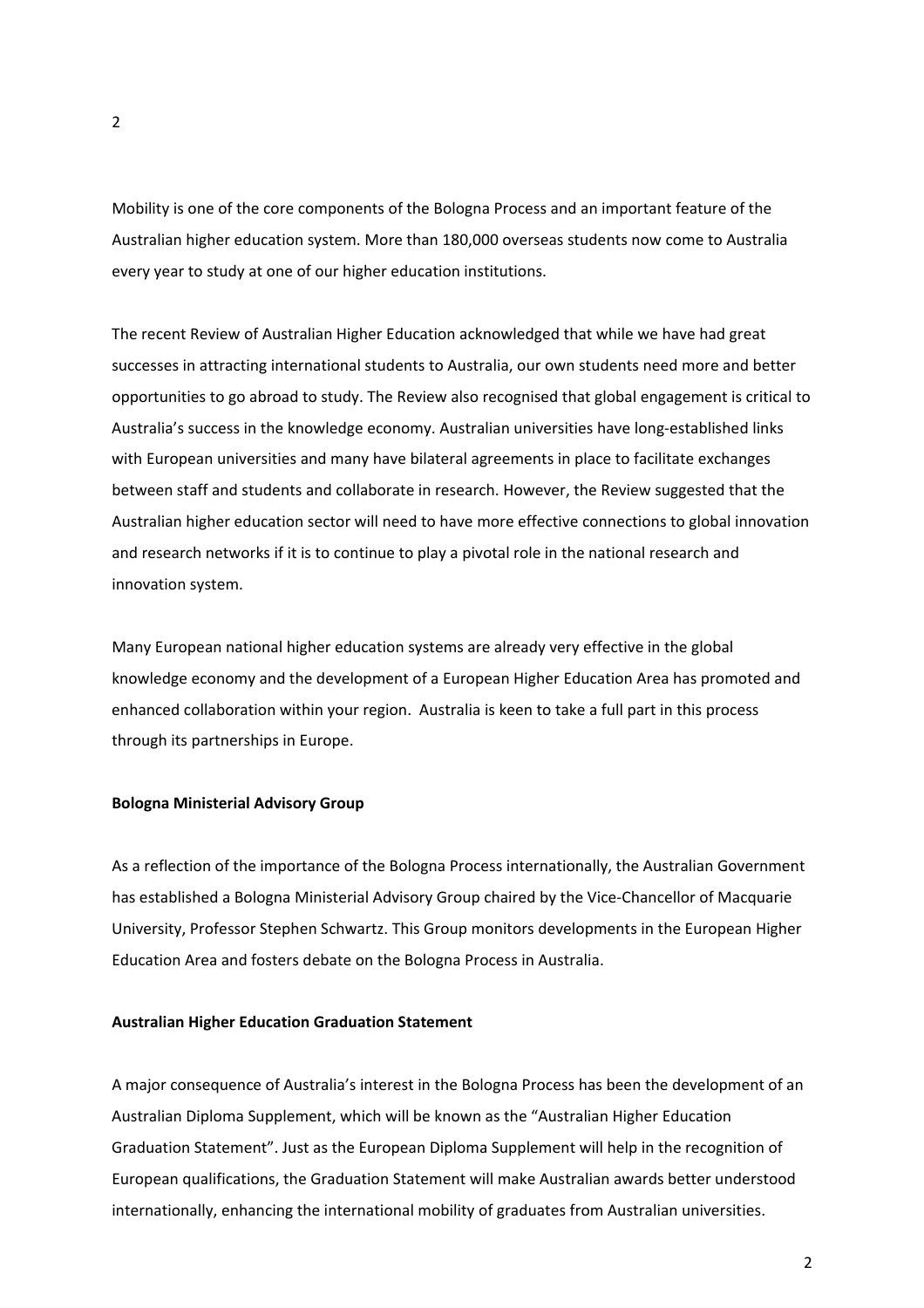Developed by a consortium of universities, the Graduation Statement is the result of extensive consultations with the university sector. The Australian Government has committed \$3.7 million to assist publicly-funded universities in implementing the Graduation Statement over the next three years.

#### **The Review of Australian Higher Education**

The issues which have been discussed in your conference and this roundtable are of particular interest to Australia today as we are undergoing a period of further reform to the higher education sector. As I have already mentioned, in 2008, the Government initiated a Review of Australian Higher Education. The Review examined the future direction of the higher education sector and its fitness to meet the needs of the Australian community and economy. In response to the recommendations of the review, the Government has announced a range of initiatives, including a number of targets for the sector over the next 10 to 15 years. :

By 2025, 40% of Australian 25‐34 year olds will have a bachelor level or above qualification.

From 2012, universities will be funded on the basis of student demand. The Government will fund a place for all domestic students accepted into an eligible, accredited higher education course at a recognised public higher education provider; and

By 2020, 20% of higher education enrolments at undergraduate level should be from low socioeconomic backgrounds.

#### **Future dialogues**

Australia hopes to participate in future policy dialogues with European countries and other interested parties on reforms to higher education. We believe that smaller sessions on specific themes around the priorities you have identified for the decade to come in the Leuven/Louvain‐la‐ Neuve Communiqué will be of great value.